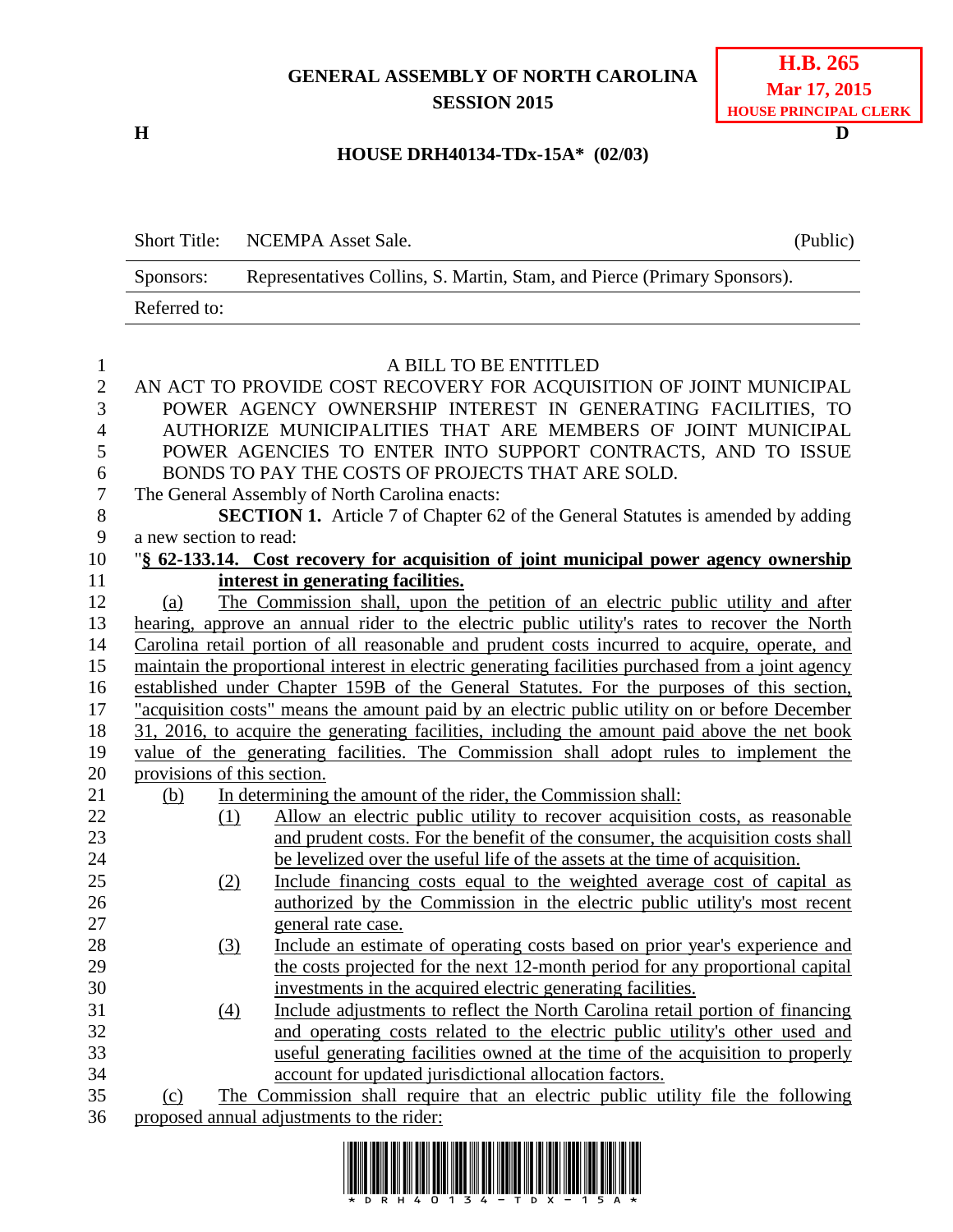|                                | <b>General Assembly of North Carolina</b>                                           | <b>Session 2015</b>                                                                                                                                                                                                                     |
|--------------------------------|-------------------------------------------------------------------------------------|-----------------------------------------------------------------------------------------------------------------------------------------------------------------------------------------------------------------------------------------|
| <u>(1)</u>                     | rider.                                                                              | Any under-recovery or over-recovery resulting from the operation of the                                                                                                                                                                 |
| (2)                            | period.                                                                             | Any changes necessary to recover costs as forecast for the next 12-month                                                                                                                                                                |
| (3)                            | investment in the electric generating facilities.                                   | Any changes to cost of capital determined in any general rate proceeding<br>occurring after the initial establishment of the rider, where the cost of capital<br>applies to both the remaining acquisition costs and additional capital |
| (d)                            |                                                                                     | Any rider established under this section will expire after the end of the useful life of                                                                                                                                                |
|                                |                                                                                     | the acquired electric generating facilities at the time of acquisition, with any remaining<br>unrecovered costs deferred until the electric public utility's next general rate proceeding under                                         |
| G.S. $62-133$ ."               |                                                                                     |                                                                                                                                                                                                                                         |
|                                | <b>SECTION 2.</b> G.S. 159B-2 reads as rewritten:                                   |                                                                                                                                                                                                                                         |
|                                | "§ 159B-2. Legislative findings and purposes.                                       |                                                                                                                                                                                                                                         |
|                                | The General Assembly hereby finds and determines that:                              |                                                                                                                                                                                                                                         |
|                                | energy in the State of North Carolina;                                              | A critical situation exists with respect to the present and future supply of electric power and                                                                                                                                         |
|                                |                                                                                     | The public utilities operating in the State have sustained greatly increased capital and                                                                                                                                                |
| operating costs;               |                                                                                     |                                                                                                                                                                                                                                         |
|                                |                                                                                     | Such public utilities have found it necessary to postpone or curtail construction of planned                                                                                                                                            |
|                                |                                                                                     | generation and transmission facilities serving the consumers of electricity in the State,                                                                                                                                               |
|                                |                                                                                     | increasing the ultimate cost of such facilities to the public utilities, and that such postponements                                                                                                                                    |
|                                |                                                                                     | and curtailments will have an adverse effect on the provision of adequate and reliable electric                                                                                                                                         |
| service in the State;          |                                                                                     |                                                                                                                                                                                                                                         |
|                                | The above conditions have occurred despite substantial increases in electric rates; |                                                                                                                                                                                                                                         |
|                                |                                                                                     | In the absence of further material increases in electric rates, additional postponements and<br>curtailments in the construction of additional generation and transmission facilities may occur,                                        |
|                                |                                                                                     | thereby impairing those utilities' ability to continue to provide an adequate and reliable source                                                                                                                                       |
|                                | of electric power and energy in the State;                                          |                                                                                                                                                                                                                                         |
|                                |                                                                                     | Seventy-two municipalities in the State have for many years owned and operated systems<br>for the distribution of electric power and energy to customers in their respective service areas                                              |
|                                |                                                                                     | and are empowered severally to engage in the generation and transmission of electric power                                                                                                                                              |
| and energy;                    |                                                                                     |                                                                                                                                                                                                                                         |
|                                |                                                                                     | Such municipalities owning electric distribution systems have an obligation to provide their                                                                                                                                            |
|                                |                                                                                     | inhabitants and customers an adequate, reliable and economical source of electric power and                                                                                                                                             |
| energy in the future;          |                                                                                     |                                                                                                                                                                                                                                         |
|                                |                                                                                     | In order to achieve the economies and efficiencies made possible by the proper planning,                                                                                                                                                |
|                                |                                                                                     | financing, sizing and location of facilities for the generation and transmission of electric power                                                                                                                                      |
|                                |                                                                                     | and energy which are not practical for any municipality acting alone, and to insure an adequate,                                                                                                                                        |
|                                |                                                                                     | reliable and economical supply of electric power and energy to the people of the State, it is                                                                                                                                           |
|                                |                                                                                     | desirable for the State of North Carolina to authorize municipal electric systems to jointly plan,                                                                                                                                      |
|                                |                                                                                     | finance, develop, own and operate electric generation and transmission facilities appropriate to                                                                                                                                        |
|                                |                                                                                     | their needs in order to provide for their present and future power requirements for all uses                                                                                                                                            |
|                                |                                                                                     | without supplanting or displacing the service at retail of other electric suppliers operating in the                                                                                                                                    |
| State; and                     |                                                                                     |                                                                                                                                                                                                                                         |
|                                |                                                                                     | The joint planning, financing, development, ownership and operation of electric generation                                                                                                                                              |
|                                |                                                                                     | and transmission facilities by municipalities which own electric distribution systems and the                                                                                                                                           |
|                                |                                                                                     | issuance of revenue bonds for such purposes as provided in this Chapter is for a public use and                                                                                                                                         |
|                                |                                                                                     | for public and municipal purposes and is a means of achieving economies, adequacy and                                                                                                                                                   |
|                                |                                                                                     | reliability in the generation of electric power and energy and in the meeting of future needs of                                                                                                                                        |
| the State and its inhabitants. |                                                                                     |                                                                                                                                                                                                                                         |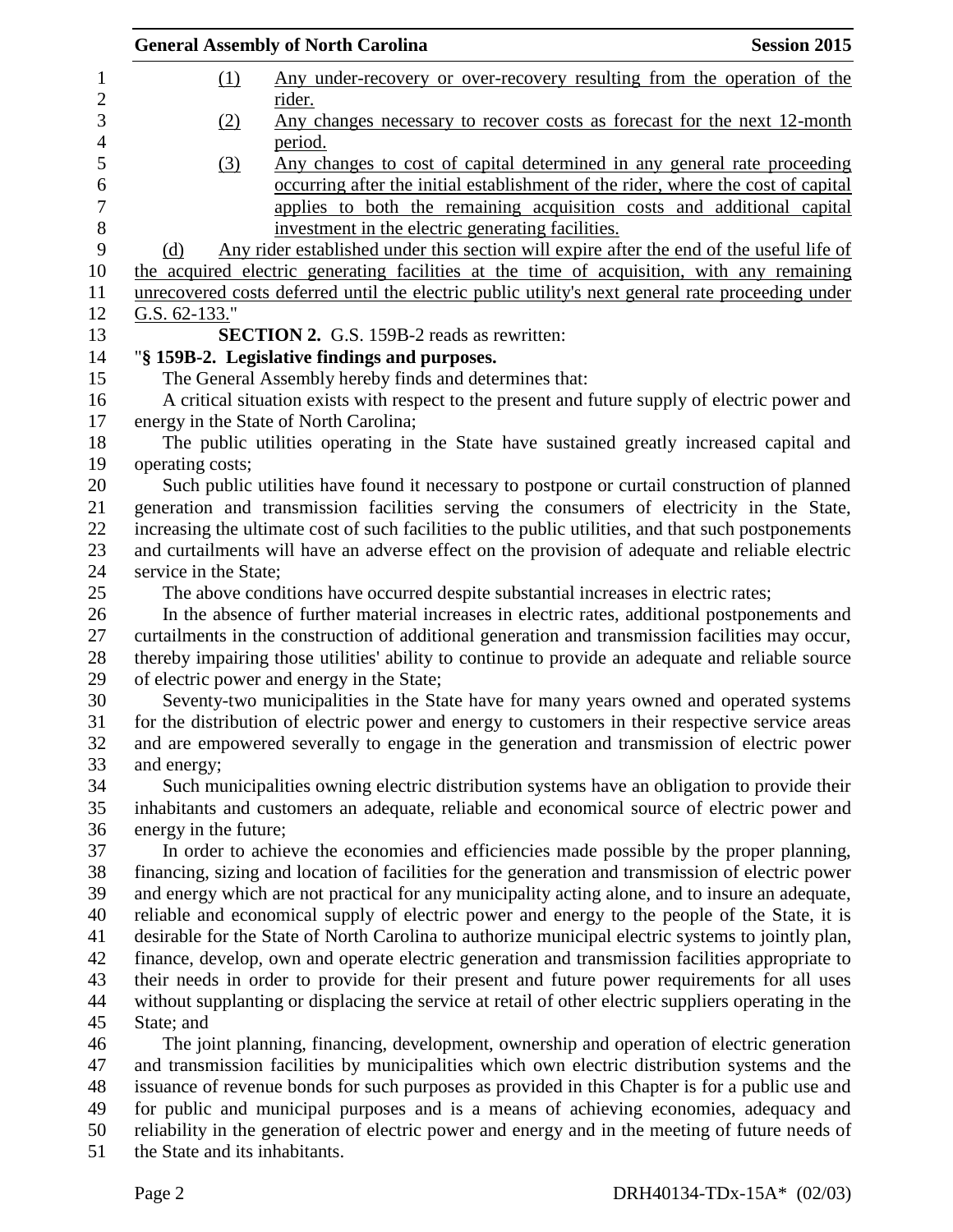Municipal electric systems that have jointly planned, developed, acquired, owned, and financed electric generation and transmission facilities through joint agencies in furtherance of the purposes of this Chapter also may benefit from obtaining their power and energy requirements from replacement resources, the disposition of facilities owned by joint agencies, and the issuance by joint agencies of bonds to refinance the outstanding debt incurred with respect to facilities to the extent outstanding debt cannot be completely defeased in connection with the disposition of the facilities, and it is desirable for the State of North Carolina to facilitate the foregoing. Refinancing debt, and financing any collateral posting requirements incident to replacement power and energy resources that may be acquired, by the issuance of revenue bonds secured by payments by municipal electric systems, is for a public use and for a public and municipal purpose and is an alternative means, together with the disposition of the jointly owned facilities and acquisition of replacement sources of power and energy, of achieving economies, adequacy and reliability of electric power and energy supply, and in meeting the future needs of the State and its inhabitants.

 In addition to the authority granted municipalities to jointly plan, finance, develop, own and operate electric generation and transmission facilities by Article 2 of this Chapter and the other powers granted in said Article 2, and in addition and supplemental to powers otherwise conferred on municipalities by the laws of this State for interlocal cooperation, it is desirable for the State of North Carolina to authorize municipalities and joint agencies to form joint municipal assistance agencies which shall be empowered to provide aid and assistance to municipalities in the construction, ownership, maintenance, expansion and operation of their electric systems, and to empower joint agencies authorized herein to provide aid and assistance to municipalities or joint municipal assistance agencies in the development and implementation of integrated resource planning, including, but not limited to, the evaluation of resources, generating facilities, alternative energy resources, conservation and load management programs, transmission and distribution facilities, and purchase power options, and in the development, construction and operation of supply-side and demand-side resources, in addition to exercising such other powers as hereinafter provided to joint municipal assistance agencies and joint agencies. In order to provide maximum economies and efficiencies to municipalities and the consuming public in the generation and transmission of electric power and energy contemplated by Article 2 of this Chapter, it is also desirable that the joint municipal assistance agencies authorized herein be empowered to act as provided in Article 3 of this Chapter and that such agency or agencies be empowered to act for and on behalf of any one or more municipalities or joint agencies, as requested, with respect to the construction, ownership, maintenance, expansion and operation of their electric systems; and that the joint agencies authorized herein be empowered to act as provided in Article 2 of this Chapter and that such joint agencies be empowered to act for and on behalf of any one or more municipalities or joint municipal assistance agencies, in each case as requested, with respect to the integrated resource planning and development, construction, and operation of supply-side and demand-side options described above."

#### **SECTION 3.** G.S. 159B-11 reads as rewritten:

## "**§ 159B-11. General powers of joint agencies; prerequisites to undertaking projects.**

 (a) Each joint agency shall have all of the rights and powers necessary or convenient to carry out and effectuate the purposes and provisions of this Chapter, including, but without limiting the generality of the foregoing, the rights and powers:

- (1) To adopt bylaws for the regulation of the affairs and the conduct of its
- business, and to prescribe rules, regulations and policies in connection with
- the performance of its functions and duties;duties.
- 
- 49 (2) To adopt an official seal and alter the same at pleasure; pleasure.
- (3) To acquire and maintain an administrative office building or office at such place or places as it may determine, which building or office may be used or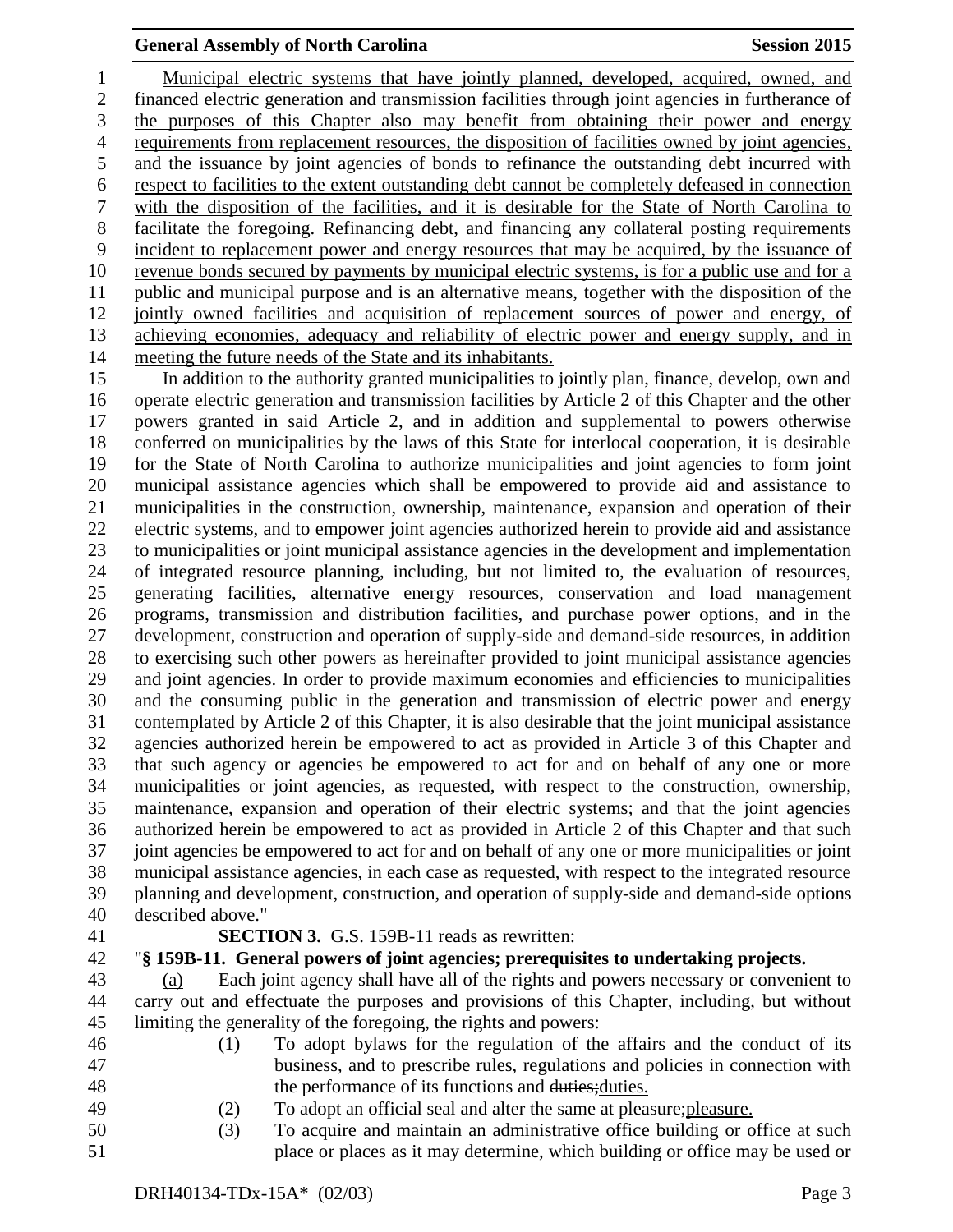|                  |      | <b>General Assembly of North Carolina</b>                                                                                                                       | <b>Session 2015</b> |  |
|------------------|------|-----------------------------------------------------------------------------------------------------------------------------------------------------------------|---------------------|--|
| $\mathbf{1}$     |      | owned alone or together with any other joint agency or agencies, joint                                                                                          |                     |  |
| $\boldsymbol{2}$ |      | municipal assistance agency, municipalities, corporations, associations or                                                                                      |                     |  |
| 3                |      | persons under such terms and provisions for sharing costs and otherwise as                                                                                      |                     |  |
| $\overline{4}$   |      | may be determined; determined.                                                                                                                                  |                     |  |
| 5                | (4)  | To sue and be sued in its own name, and to plead and be                                                                                                         |                     |  |
| 6                |      | impleaded; impleaded.                                                                                                                                           |                     |  |
| $\overline{7}$   | (5)  | To receive, administer and comply with the conditions and requirements                                                                                          |                     |  |
| 8                |      | respecting any gift, grant or donation of any property or money; money.                                                                                         |                     |  |
| 9                | (6)  | To acquire by purchase, lease, gift, or otherwise, or to obtain options for the                                                                                 |                     |  |
| 10               |      | acquisition of, any property, real or personal, improved or unimproved,                                                                                         |                     |  |
| 11               |      | including an interest in land less than the fee thereof; thereof.                                                                                               |                     |  |
| 12               | (7)  | To sell, lease, exchange, transfer or otherwise dispose of, or to grant options                                                                                 |                     |  |
| 13               |      | for any such purposes with respect to, any real or personal property or                                                                                         |                     |  |
| 14               |      | interest therein; therein.                                                                                                                                      |                     |  |
| 15               | (8)  | To pledge, assign, mortgage or otherwise grant a security interest in any real                                                                                  |                     |  |
| 16               |      | or personal property or interest therein, including the right and power to                                                                                      |                     |  |
| 17               |      | pledge, assign or otherwise grant a security interest in any money, rents,                                                                                      |                     |  |
| 18               |      | charges or other revenues and any proceeds derived by the joint agency from                                                                                     |                     |  |
| 19               |      | the sales of property, insurance or condemnation awards; awards.                                                                                                |                     |  |
| 20               | (9)  | To issue bonds of the joint agency for the purpose of providing funds for any                                                                                   |                     |  |
| 21               |      | of its corporate purposes; purposes.                                                                                                                            |                     |  |
| 22               | (10) | To study, plan, finance, construct, reconstruct, acquire, improve, enlarge,                                                                                     |                     |  |
| 23               |      | extend, better, own, operate and maintain one or more projects, either                                                                                          |                     |  |
| 24               |      | individually or jointly with one or more municipalities in this State or any                                                                                    |                     |  |
| 25               |      | state contiguous to this State owning electric distribution facilities or with                                                                                  |                     |  |
| 26               |      | any political subdivisions, agencies or instrumentalities of any state                                                                                          |                     |  |
| 27               |      | contiguous to this State or with other joint agencies created pursuant to this                                                                                  |                     |  |
| 28               |      | Chapter, and to pay all or any part of the costs thereof from the proceeds of                                                                                   |                     |  |
| 29               |      | bonds of the joint agency or from any other available funds of the joint                                                                                        |                     |  |
| 30               |      | agency; no provisions of law with respect to the acquisition, construction, or                                                                                  |                     |  |
| 31               |      | operation of property by other public bodies shall be applicable to any                                                                                         |                     |  |
| 32               |      | project as defined in this Chapter and as authorized by this subdivision                                                                                        |                     |  |
| 33               |      | unless the General Assembly shall specifically so state; state.                                                                                                 |                     |  |
| 34               | (11) | To authorize the construction, operation or maintenance of any project or                                                                                       |                     |  |
| 35               |      | projects by any person, firm, association, or corporation, public or                                                                                            |                     |  |
| 36<br>37         |      | private; private.                                                                                                                                               |                     |  |
| 38               | (12) | To acquire by private negotiated purchase or lease or otherwise an existing<br>project, a project under construction, or other property, either individually or |                     |  |
| 39               |      | jointly, with one or more municipalities or joint agencies in this State or any                                                                                 |                     |  |
| 40               |      | state contiguous to this State owning electric distribution facilities or with                                                                                  |                     |  |
| 41               |      | any political subdivisions, agencies or instrumentalities of any state                                                                                          |                     |  |
| 42               |      | contiguous to this State or with other joint agencies created pursuant to this                                                                                  |                     |  |
| 43               |      | Chapter; to acquire by private negotiated purchase or lease or otherwise any                                                                                    |                     |  |
| 44               |      | facilities for the development, production, manufacture, procurement,                                                                                           |                     |  |
| 45               |      | handling, storage, fabrication, enrichment, processing or reprocessing of fuel                                                                                  |                     |  |
| 46               |      | of any kind or any facility or rights with respect to the supply of water, and                                                                                  |                     |  |
| 47               |      | to enter into agreements by private negotiation or otherwise, for a period not                                                                                  |                     |  |
| 48               |      | exceeding fifty (50) years, for the development, production, manufacture,                                                                                       |                     |  |
| 49               |      | procurement, handling, storage, fabrication, enrichment, processing or                                                                                          |                     |  |
| 50               |      | reprocessing of fuel of any kind or any facility or rights with respect to the                                                                                  |                     |  |
| 51               |      | supply of water; no provisions of law with respect to the acquisition,                                                                                          |                     |  |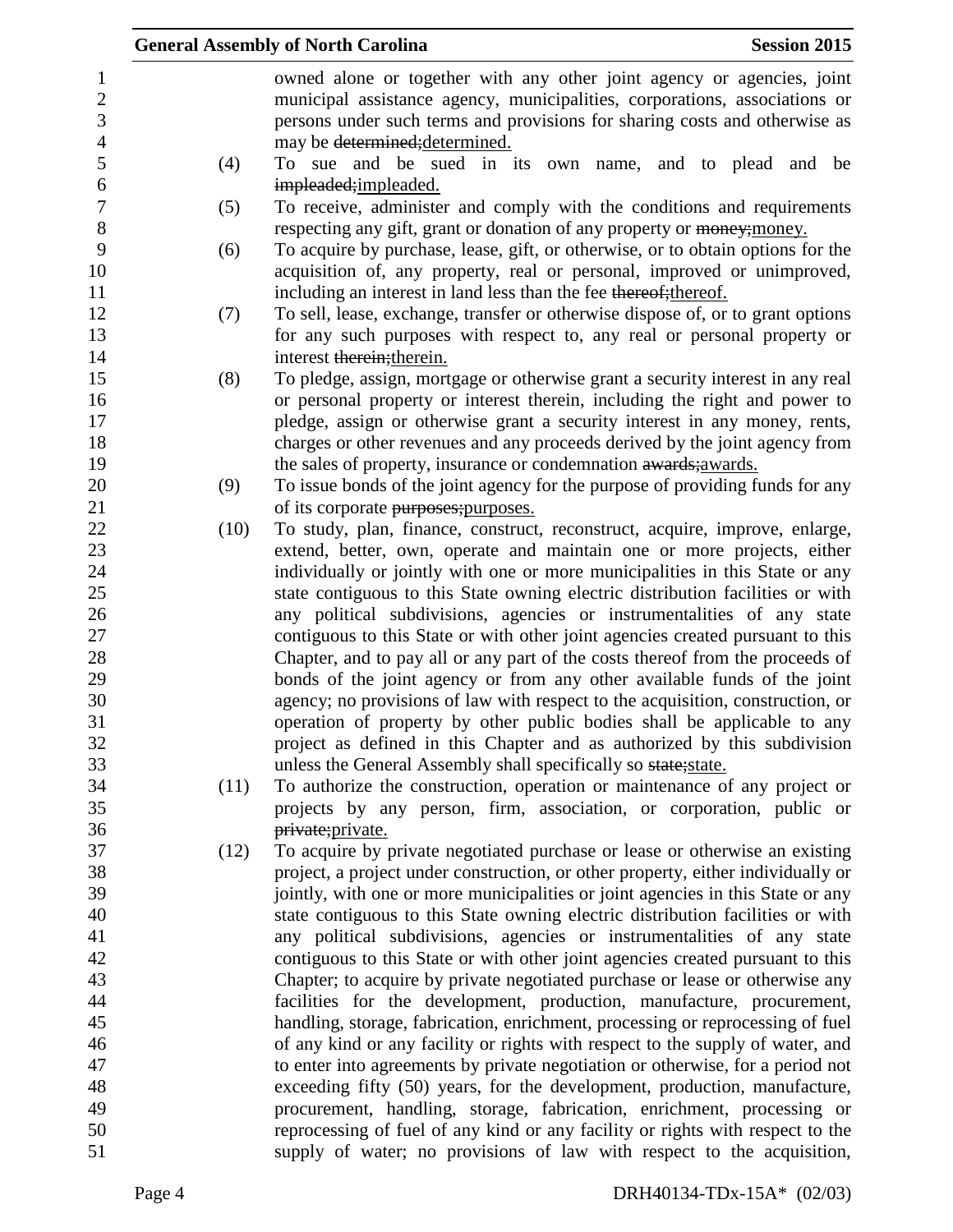|          |       | <b>General Assembly of North Carolina</b>                                                                                                                       | <b>Session 2015</b> |
|----------|-------|-----------------------------------------------------------------------------------------------------------------------------------------------------------------|---------------------|
|          |       | construction or operation of property by other public bodies shall be<br>applicable to any agency created pursuant to this Chapter unless the                   |                     |
| 3        |       | legislature shall specifically so state; state.                                                                                                                 |                     |
|          | (13)  | To dispose of by private negotiated sale or lease, or otherwise, an existing<br>project or a project under construction, or to dispose of by private negotiated |                     |
|          |       | sale or lease, or otherwise any facilities for the development, production,                                                                                     |                     |
|          |       | manufacture, procurement, handling, storage, fabrication, enrichment,                                                                                           |                     |
|          |       | processing or reprocessing of fuel of any kind or any facility or rights with                                                                                   |                     |
|          |       | respect to the supply of water; no provisions of law with respect to the                                                                                        |                     |
|          |       | disposition of property by other public bodies shall be applicable to an                                                                                        |                     |
|          |       | agency created pursuant to this Chapter unless the legislature shall                                                                                            |                     |
|          | (14)  | specifically so state; state.<br>To fix, charge and collect rents, rates, fees and charges for electric power or                                                |                     |
| 14       |       | energy and other services, facilities and commodities sold, furnished or                                                                                        |                     |
|          |       | supplied through any project or activity permitted in this Chapter; Chapter.                                                                                    |                     |
| 16       | (14a) | To fix, charge, and collect payments pursuant to support contracts authorized                                                                                   |                     |
|          |       | by G.S. $159B-12(b)$ .                                                                                                                                          |                     |
| 18       | (15)  | To generate, produce, transmit, deliver, exchange, purchase, sell for resale                                                                                    |                     |
| 19       |       | only, electric power or energy, and to enter into contracts for any or all such                                                                                 |                     |
| 20       |       | purposes; purposes.                                                                                                                                             |                     |
|          | (16)  | To negotiate and enter into contracts for the purchase, sale for resale only,                                                                                   |                     |
| 22       |       | exchange, interchange, wheeling, pooling, transmission or use of electric                                                                                       |                     |
| 23       |       | power and energy with any person, firm, association, or corporation, public                                                                                     |                     |
| 24<br>25 | (17)  | or private; private.<br>To make and execute contracts and other instruments necessary or                                                                        |                     |
| 26       |       | convenient in the exercise of the powers and functions of the joint agency                                                                                      |                     |
| 27       |       | under this Chapter, including contracts with persons, firms, associations, or                                                                                   |                     |
| 28       |       | corporations, public or private; private.                                                                                                                       |                     |
| 29       | (18)  | To apply to the appropriate agencies of the State, the United States or any                                                                                     |                     |
| 30       |       | state thereof, and to any other proper agency, for such permits, licenses,                                                                                      |                     |
|          |       | certificates or approvals as may be necessary, and to construct, maintain and                                                                                   |                     |
|          |       | operate projects and undertake other activities permitted in this Chapter in                                                                                    |                     |
|          |       | accordance with such licenses, permits, certificates or approvals, and to                                                                                       |                     |
| 34       |       | obtain, hold and use such licenses, permits, certificates and approvals in the                                                                                  |                     |
| 35       |       | same manner as any other person or operating unit of any other                                                                                                  |                     |
| 36<br>37 | (19)  | person; person.<br>To employ engineers, architects, attorneys, real estate counselors, appraisers,                                                              |                     |
| 38       |       | financial advisors and such other consultants and employees as may be                                                                                           |                     |
| 39       |       | required in the judgment of the joint agency and to fix and pay their                                                                                           |                     |
|          |       | compensation from funds available to the joint agency therefor and to select                                                                                    |                     |
|          |       | and retain subject to approval of the Local Government Commission the                                                                                           |                     |
| 42       |       | financial consultants, underwriters and bond attorneys to be associated with                                                                                    |                     |
| 43       |       | the issuance of any bonds and to pay for services rendered by underwriters,                                                                                     |                     |
| 44       |       | financial consultants or bond attorneys out of the proceeds of any such issue                                                                                   |                     |
|          |       | with regard to which the services were performed; performed.                                                                                                    |                     |
| 46       | (19a) | To purchase power and energy, and services and facilities relating to the                                                                                       |                     |
|          |       | utilization of power and energy, from any source on behalf of its members                                                                                       |                     |
| 48       |       | and other customers and to furnish, sell, lease, exchange, transfer, or                                                                                         |                     |
|          |       | otherwise dispose of, or to grant options for any such purposes with respect                                                                                    |                     |
| 50       |       | to the same, to its members and other customers in such amounts, with such                                                                                      |                     |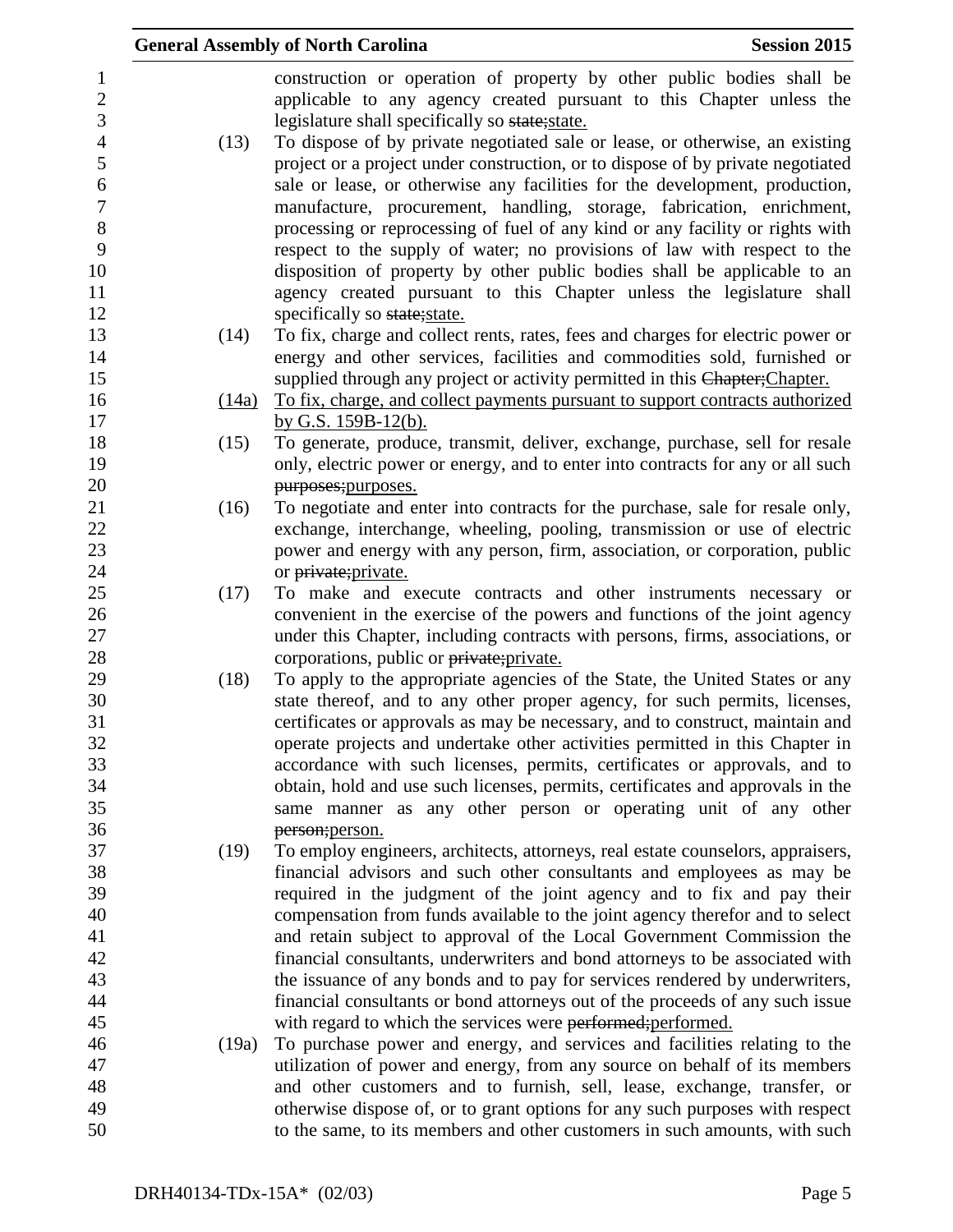|                     |           | <b>General Assembly of North Carolina</b>                                                                                                                                                          | <b>Session 2015</b> |
|---------------------|-----------|----------------------------------------------------------------------------------------------------------------------------------------------------------------------------------------------------|---------------------|
| 1<br>$\overline{2}$ |           | characteristics, for such periods of time and under such terms and conditions<br>as the governing board of the joint agency shall determine; determine.                                            |                     |
| 3<br>$\overline{4}$ | (19b)     | To provide aid and assistance to municipalities, and to act for or on behalf of<br>any municipality, in any activity related to the development and                                                |                     |
| 5                   |           | implementation of integrated resource planning, including, but not limited                                                                                                                         |                     |
| 6                   |           | to, the evaluation of resources, generating facilities, alternative energy                                                                                                                         |                     |
| $\overline{7}$      |           | resources, conservation and load management programs, transmission and                                                                                                                             |                     |
| 8<br>9              |           | distribution facilities, and purchased power options, and related to the<br>development, construction and operation of supply-side and demand-side                                                 |                     |
| 10                  |           | resources, and to do such other acts and things as provided in Article 3 of                                                                                                                        |                     |
| 11                  |           | this Chapter as if the joint agency were a joint municipal assistance agency,                                                                                                                      |                     |
| 12                  |           | and to carry out the powers granted in this Chapter in relation thereto; to                                                                                                                        |                     |
| 13                  |           | provide aid and assistance to any joint municipal assistance agency in the                                                                                                                         |                     |
| 14                  |           | exercise of its respective powers and functions; and functions.                                                                                                                                    |                     |
| 15                  | (20)      | To do all acts and things necessary, convenient or desirable to carry out the                                                                                                                      |                     |
| 16<br>17            |           | purposes, and to exercise the powers granted to the joint agency in this<br>Chapter.                                                                                                               |                     |
| 18                  | (b)       | No joint agency shall undertake any project required to be financed, in whole or in                                                                                                                |                     |
| 19                  |           | part, with the proceeds of bonds without the approval of a majority of its members. Before                                                                                                         |                     |
| 20                  |           | undertaking any project, a joint agency shall, based upon engineering studies and reports,                                                                                                         |                     |
| 21                  |           | determine that such project is required to provide for the projected needs for power and energy                                                                                                    |                     |
| 22                  |           | of its members from and after the date the project is estimated to be placed in normal and                                                                                                         |                     |
| 23<br>24            |           | continuous operation and for a reasonable period of time thereafter. Prior to or simultaneously<br>with granting a certificate of public convenience and necessity for any such generation project |                     |
| 25                  |           | the North Carolina Utilities Commission, in a proceeding instituted pursuant to G.S. 159B-24                                                                                                       |                     |
| 26                  |           | of this Chapter, shall approve such determination. In determining the future power                                                                                                                 |                     |
| 27                  |           | requirements of the members of a joint agency, there shall be taken into account the following:                                                                                                    |                     |
| 28                  | (1)       | The economies and efficiencies to be achieved in constructing on a large                                                                                                                           |                     |
| 29                  |           | scale facilities for the generation of electric power and energy;                                                                                                                                  |                     |
| 30                  | (2)       | Needs of the joint agency for reserve and peaking capacity and to meet                                                                                                                             |                     |
| 31<br>32            |           | obligations under pooling and reserve-sharing agreements reasonably related<br>to its needs for power and energy to which the joint agency is or may                                               |                     |
| 33                  |           | become a party;                                                                                                                                                                                    |                     |
| 34                  | (3)       | The estimated useful life of such project;                                                                                                                                                         |                     |
| 35                  | (4)       | The estimated time necessary for the planning, development, acquisition, or                                                                                                                        |                     |
| 36                  |           | construction of such project and the length of time required in advance to                                                                                                                         |                     |
| 37                  |           | obtain, acquire or construct additional power supply for the members of the                                                                                                                        |                     |
| 38<br>39            |           | joint agency;<br>The reliability and availability of existing alternative power supply sources                                                                                                     |                     |
| 40                  | (5)       | and the cost of such existing alternative power supply sources.                                                                                                                                    |                     |
| 41                  |           | A determination by the joint agency approved by the North Carolina Utilities Commission                                                                                                            |                     |
| 42                  |           | based upon appropriate findings of the foregoing matters shall be conclusive as to the                                                                                                             |                     |
| 43                  |           | appropriateness of a project to provide the needs of the members of a joint agency for power                                                                                                       |                     |
| 44                  |           | and energy unless a party to the proceeding aggrieved by the determination of said Commission                                                                                                      |                     |
| 45                  |           | shall file notice of appeal pursuant to Article 5 of Chapter 62 of the General Statutes of North                                                                                                   |                     |
| 46<br>47            | Carolina. |                                                                                                                                                                                                    |                     |
| 48                  |           | Nothing herein contained shall prevent a joint agency from undertaking studies to<br>determine whether there is a need for a project or whether such project is feasible."                         |                     |
| 49                  |           | <b>SECTION 4.</b> G.S. 159B-12 reads as rewritten:                                                                                                                                                 |                     |
| 50                  |           | "\\$ 159B-12. Sale of capacity and output by a joint agency; support contracts; other                                                                                                              |                     |
| 51                  |           | contracts with a joint agency.                                                                                                                                                                     |                     |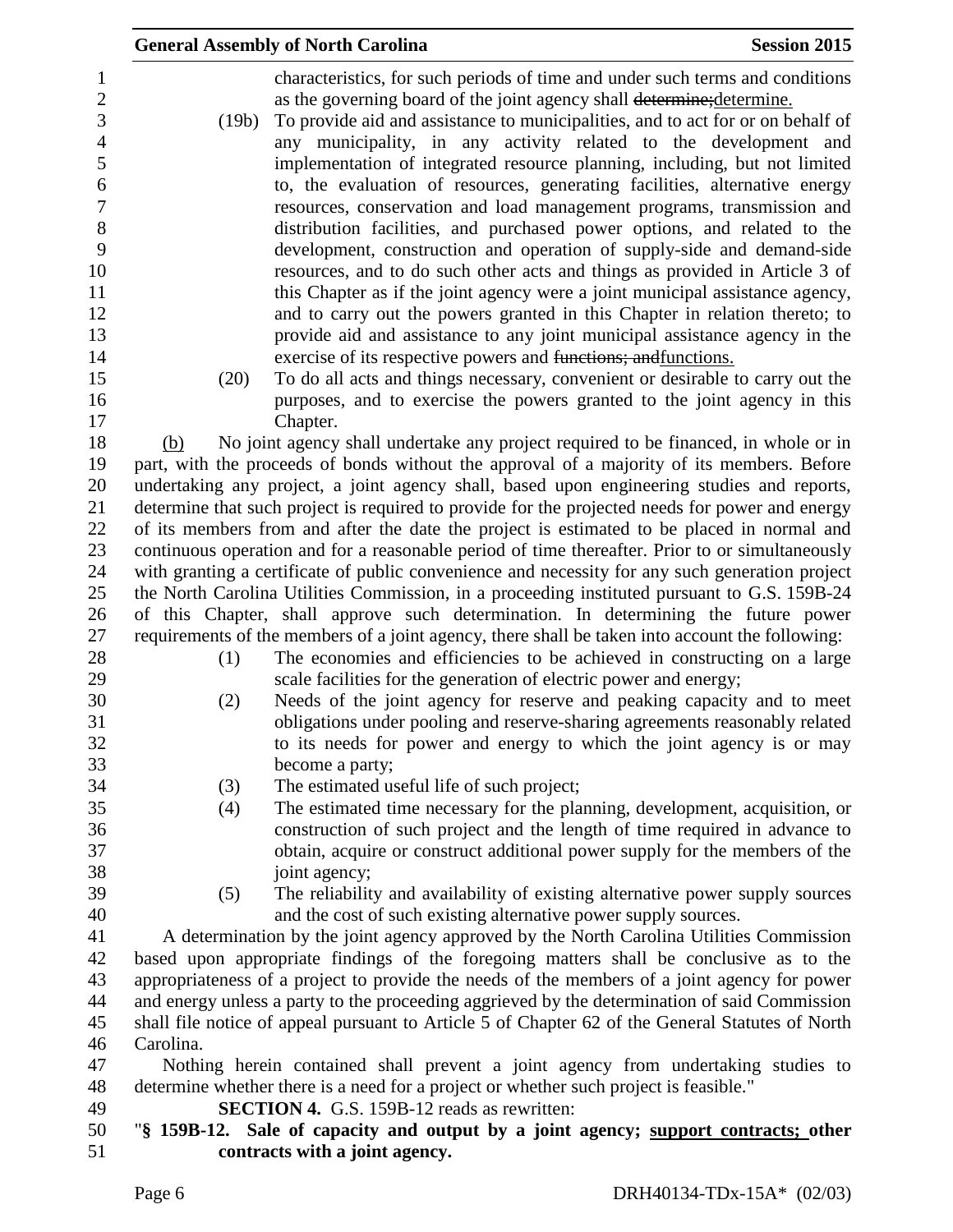(a) Any municipality which is a member of the joint agency may contract to buy from the joint agency power and energy for its present or future requirements, including the capacity and output of one or more specified projects. As the creation of a joint agency is an alternative method whereby a municipality may obtain the benefits and assume the responsibilities of ownership in a project, any such contract may provide that the municipality so contracting shall be obligated to make the payments required by the contract whether or not a project is completed, operable or operating and notwithstanding the suspension, interruption, interference, reduction or curtailment of the output of a project or the power and energy contracted for, and that such payments under the contract shall not be subject to any reduction, whether by offset or otherwise, and shall not be conditioned upon the performance or nonperformance of the joint agency or any other member of the joint agency under the contract or any other instrument. Any contract with respect to the sale or purchase of capacity or output of a project entered into between a joint agency and its member municipalities may also provide that if one or more of such municipalities shall default in the payment of its or their obligations with respect to the purchase of said capacity or output, then in that event the remaining member municipalities which are purchasing capacity and output under the contract shall be required to accept and pay for and shall be entitled proportionately to and may use or otherwise dispose of the capacity or output which was to be purchased by the defaulting municipality. Notwithstanding the provisions of any other law to the contrary, any such contract with respect to the sale or purchase of capacity, output, power, or energy from a project may extend for a period not exceeding 50 years from the date a project is estimated to be placed in normal continuous operation.

 (b) If any municipality which is a member of the joint agency has contracted to buy from the joint agency the capacity and output of one or more specified projects as contemplated by and containing characteristics authorized by subsection (a) of this section, and if the joint agency has acquired one or more projects and financed the acquisition of any project by issuing bonds pursuant to the provisions of this Chapter, and if the joint agency sells or otherwise disposes of any project, and if the proceeds of the sale or other disposition of any project, together with other moneys available to the joint agency for the purpose of paying the bonds, are not sufficient to pay or provide for the payment of the principal of, premium, if any, and interest on all of such bonds issued to finance the acquisition of the existing project or projects, the municipality may enter into a support contract with the joint agency to pay a proportionate share of the principal of, premium, if any, and interest on bonds issued by the joint agency to (i) refinance the bonds issued to finance the acquisition of any existing project being sold or otherwise disposed of that are not defeased from other sources, (ii) finance any collateral posting requirements of replacement power supply arrangements entered into by the joint agency, and (iii) finance any required reserves and other costs associated with the support contracts and the issuance of the bonds authorized by G.S. 159B-14.

 As a support contract authorized by this subsection is a replacement for and in lieu of the payment obligations authorized by subsection (a) of this section related to an existing project or projects, any support contract may provide that the contracting municipality is obligated to make the payments required by the support contract unconditionally and without offset, counterclaim, or otherwise, and notwithstanding the performance or nonperformance of the joint agency under the support contract, or of any other municipality entering into a similar support contract with the joint agency, or the delivery of or failure to deliver power or energy or the performance or nonperformance by any party under any related power supply contract. Any support contract entered into between a joint agency and its member municipalities may also provide that if any municipality defaults in the payment of its obligations under the support contract, the remaining member municipalities subject to the contract are required to pay a proportionate share of the defaulted payments.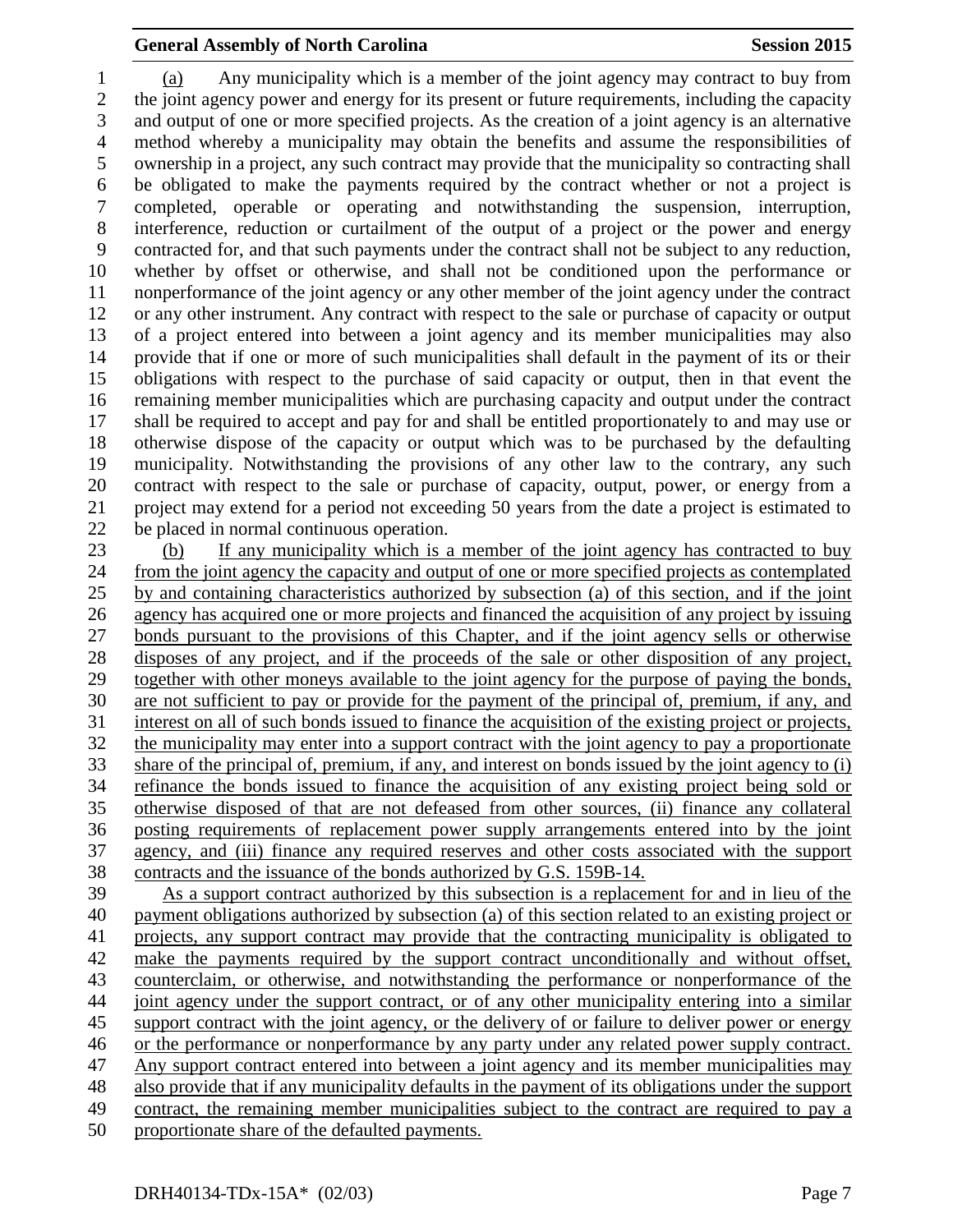Notwithstanding the provisions of any other law to the contrary, the obligations of the municipality under a support contract may extend for a period of 30 years, except for accrued obligations as of the expiration of the period for which the contract may be continued until the accrued obligations are fully satisfied, and, with respect to administrative costs only, for a reasonable period of time thereafter. Obligations under a support contract shall not be taken into account in computing any debt

 or other limitation that may be imposed by law. Being on account of the refinancing of obligations incurred in connection with the acquisition of a project or projects, the obligations of the municipality under any support contract shall constitute an operating expense of its municipal electric system for all purposes of G.S. 159-47 and other purposes, save only as may have been duly contracted with bondholders of the municipality.

 (c) Any municipality may contract with a joint agency, or may contract indirectly with a joint agency through a joint municipal assistance agency, to implement the provisions of G.S. 159B-11(19a) and (19b). Notwithstanding the provisions of any law to the contrary, including, but not limited to, the provisions of G.S. 159B-44(13), any contract between a joint agency and a municipality or a joint municipal assistance agency (or between a municipality and a joint municipal assistance agency) to implement the provisions of G.S. 159B-11(19b) may extend for a period not exceeding 30 years; provided, that any such contract in respect of a capital project to be used by or for the benefit of a municipality shall be subject to the prior approval of the Local Government Commission of North Carolina. In reviewing any such contract for approval, said Local Government Commission shall consider the municipality's debt management procedures and policies, whether the municipality is in default with respect to its debt service obligations and such other matters as said Local Government Commission may believe to have a bearing on whether the contract should be approved.

 (d) Notwithstanding the provisions of any law to the contrary, the execution and effectiveness of any contracts authorized by this section shall not be subject to any authorizations or approvals by the State or any agency, commission or instrumentality or political subdivision thereof except as in this Chapter specifically required and provided.

 Payments by a municipality under any contract authorized by this section shall be made solely from the revenues derived from the ownership and operation of the electric system of said municipality and any obligation under such contract shall not constitute a legal or equitable pledge, charge, lien, or encumbrance upon any property of the municipality or upon any of its income, receipts, or revenues, except the revenues of its electric system, and neither the faith and credit nor the taxing power of the municipality are, or may be, pledged for the payment of any obligation under any such contract. A municipality or joint agency, pursuant to an agreement with a municipality, shall be obligated to fix, charge and collect rents, rates, fees and charges for electric power and energy and other services, activities permitted in this Chapter, facilities and commodities sold, furnished or supplied through the electric system of the municipality sufficient to provide revenues adequate to meet its obligations under any such contract and to pay any and all other amounts payable from or constituting a charge and lien upon such revenues, including amounts sufficient to pay the principal of and interest on general obligation bonds heretofore or hereafter issued by the municipality for purposes related to its 43 electric system system and payments pursuant to support contracts authorized by subsection (b) of this section. The willful or negligent failure by any municipality to comply with the obligations applicable to it shall constitute a failure or refusal to comply with the provisions of this Chapter for purposes of G.S. 159-181(c), and the financial powers of the governing board of the municipality that may be vested in the Local Government Commission pursuant to G.S. 159-181(c) shall include those powers incident to carrying out the requirements and obligations specified in this section.

 Payments by any joint municipal assistance agency to any joint agency under any contract or contracts authorized by this section, shall be made solely from the sources specified in such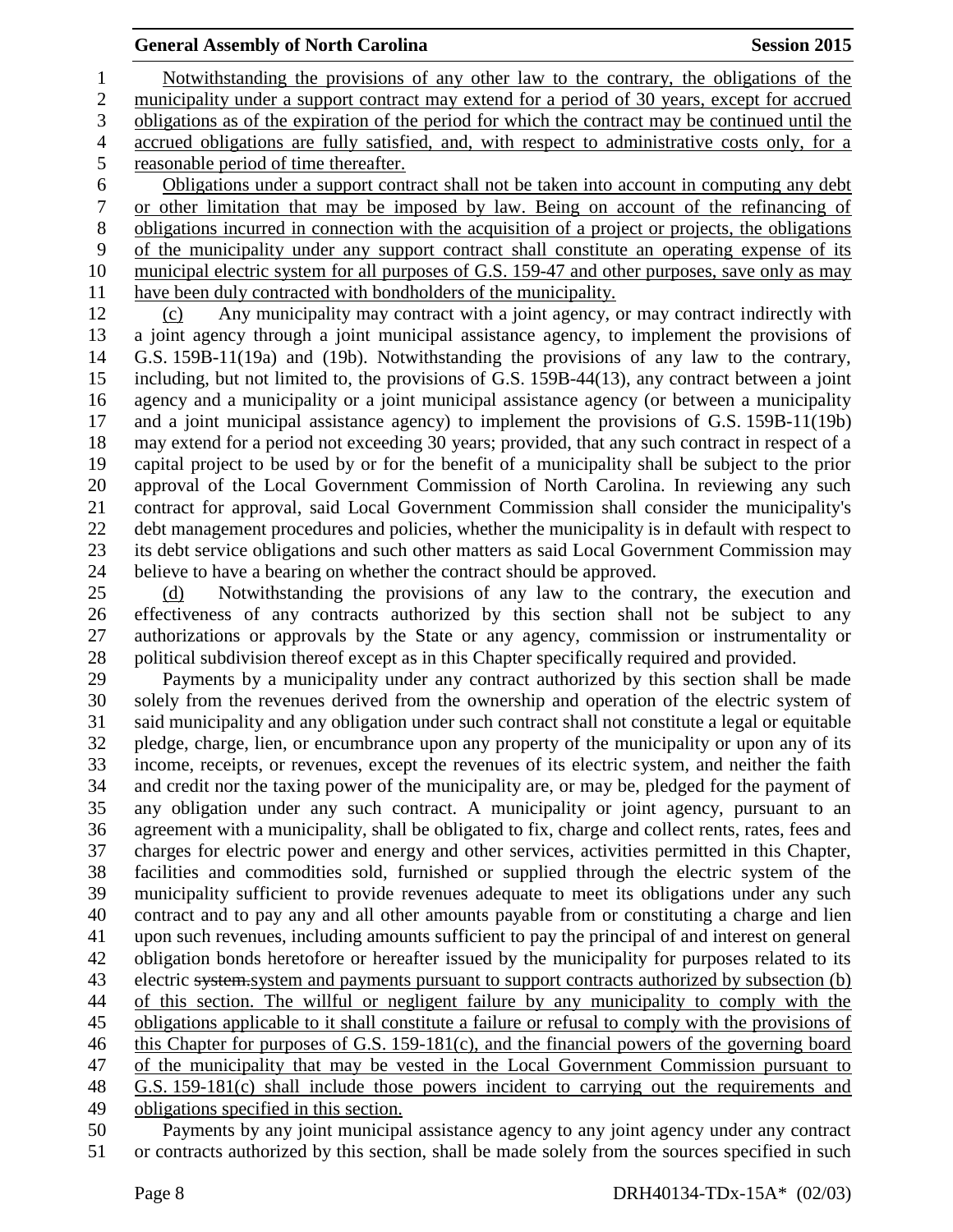contract or contracts and no other, and any obligation under such contract shall not constitute a legal or equitable pledge, charge, lien, or encumbrance upon any property of the joint municipal assistance agency or upon any of its income, receipts, or revenues, or upon any property of any municipality with which the joint agency or joint municipal assistance agency contracts or upon any of such municipality's income, receipts, or revenues in each case except such sources so specified. A joint municipal assistance agency shall be obligated to fix, charge and collect rents, rates, fees, and charges for providing aid and assistance sufficient to provide revenues adequate to meet its obligations under such contract.

 Any municipality which is a member of a joint agency may furnish the joint agency with money derived solely from the ownership and operation of its electric system or facilities and provide the joint agency with personnel, equipment and property, both real and personal. Any municipality may also provide any services to a joint agency.

 Any member of a joint agency may contract for, advance or contribute funds derived solely from the ownership and operation of its electric system or facilities to a joint agency as may be agreed upon by the joint agency and the member, and the joint agency shall repay such advances or contributions from proceeds of bonds, from operating revenues or from any other funds of the joint agency, together with interest thereon as may be agreed upon by the member and the joint agency."

#### **SECTION 5.** G.S. 159B-14 reads as rewritten:

#### "**§ 159B-14. Bonds of a joint agency.**

 (a) A joint agency may issue bonds for the purpose of paying the cost of a project and secure both the principal of and interest on the bonds by a pledge of part or all of the revenues derived or to be derived from all or any of its projects, and any additions and betterments thereto or extensions thereof, or from the sale of power and energy and services and facilities related to the utilization of power and energy, or from other activities or facilities permitted in this Chapter, or from contributions or advances from its members. A joint agency may issue bonds that are not for the purpose of paying the cost of a project and secure the bonds solely by a pledge of revenues, solely by a security interest in real or personal property, or by both a pledge of revenues and a security interest in real or personal property. Bonds of a joint agency shall be authorized by a resolution adopted by its governing board and spread upon its minutes.

 (b) A joint agency may issue bonds for the purpose of refinancing bonds issued for the purpose of paying the cost of a project, including, but not limited to, paying or providing for the payment of the principal of, premium, if any, and interest on bonds theretofore issued by a joint agency for the purpose of paying the cost of a project which is being sold or otherwise disposed of by the joint agency in whole or in part, and for the purpose of financing any collateral posting requirements of replacement power supply arrangements authorized in G.S. 159B-12, and secure the principal of, premium, if any, and interest on the bonds by a pledge of part or all of the revenues derived or to be derived from all or any of its projects, and any additions and betterments thereto or extensions thereof, or from the sale of power and energy and services and facilities related to the utilization of power and energy, or from other activities or facilities 41 permitted in this Chapter, or by a pledge of payments derived from support contracts authorized by G.S. 159B-12, or from contributions or advances from its members. Bonds of a joint agency shall be authorized by a resolution adopted by its governing board and spread upon its minutes." **SECTION 6.** G.S. 159B-16(1) reads as rewritten:

 "(1) The pledge of all or any part of the revenues derived or to be derived from the project or projects to be financed by the bonds, or from the sale or other disposition of power and energy and services and facilities related to the utilization of power and energy, or from other services or activities permitted in this Chapter, or from payments derived from support contracts authorized by G.S. 159B-12, or from contributions and advances from members of a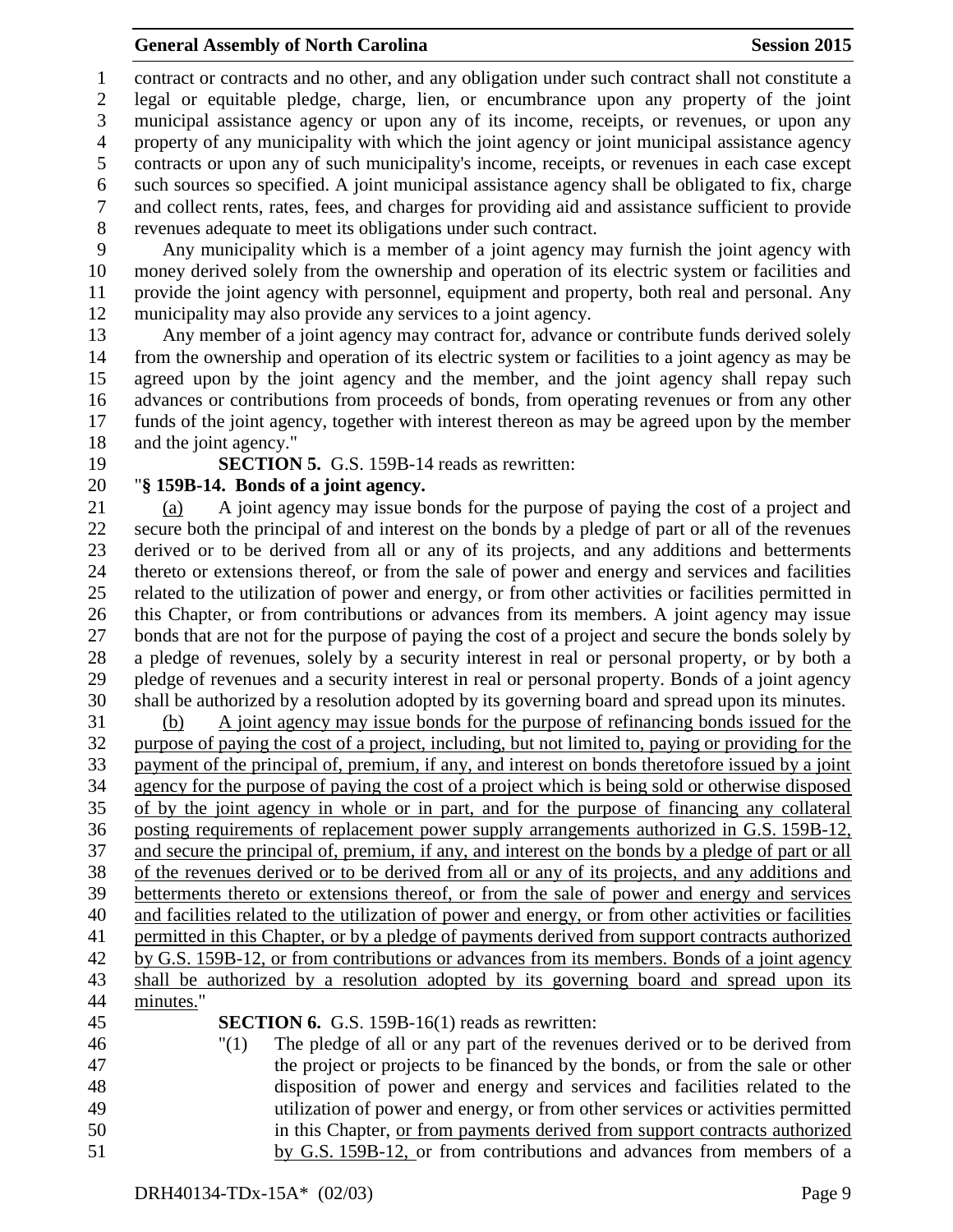1 joint agency, or from the electric system or other facilities of a municipality or a joint agency."

**SECTION 7.** G.S. 159B-16.1 reads as rewritten:

## "**§ 159B-16.1. Revenues – NCEMPA members.**

 (a) A municipality is hereby authorized to fix, charge and collect rents, rates, fees and charges for electric power and energy and other services, facilities and commodities sold, furnished or supplied through the facilities of its electric system or its interest in any joint project. Before it revises its rates, fees or charges as authorized under this subsection, a municipality shall hold a public hearing on the matter. A notice of the hearing shall be published at least once a week for two successive weeks in a newspaper having general circulation in the municipality. The notice shall state that the public hearing will be held in connection with the municipality's action to revise its rates, fees, or charges authorized in this section and state the amount of the proposed revision. At the hearing, any retail electric customer of the municipality may appear and be heard on the proposed revision to the rates, fees, or charges. The provisions of G.S. 160A-81 shall apply to any public hearing held under this subsection. The provisions of this subsection relating to a public hearing shall not apply to action required to be taken for a municipality by the Local Government Commission, in accordance with G.S. 159-181(c), or to action required to be taken by a municipality to revise its rates, fees or charges authorized in this subsection if the revision is required to be implemented immediately as a result of a catastrophic event or to avoid impairing the ability of the municipality to comply with applicable law or its contractual obligations relating to its 22 outstanding bonds or other indebtedness. For so long as any bonds of a municipality are 23 outstanding or amounts payable or to become payable by a municipality to a joint agency are 24 and unpaid, or the payment of which is not fully provided for, the rents, rates, fees and charges shall be so fixed as to provide revenues sufficient to pay all costs of and charges and expenses in connection with the proper operation and maintenance of its electric system, and its interest in any joint project, and all necessary repairs, replacements or renewals thereof, to pay when due the principal of, premium, if any, and interest on all bonds and other evidences of indebtedness payable from said revenues, to create and maintain reserves as may be required by any resolution or trust agreement authorizing and securing bonds, to pay when due the principal of, premium, if any, and interest on all general obligation bonds heretofore or hereafter issued to finance additions, improvements and betterments to its electric system, and to pay any and all amounts which the municipality may be obligated to pay from said revenues by law or contract.contract, including, but not limited to, a support contract authorized by G.S. 159B-12.

 (b) A joint agency is hereby authorized to fix, charge, and collect rents, rates, fees and charges for electric power and energy and other services, facilities and commodities sold, furnished or supplied through the facilities of its projects or otherwise as authorized by this Chapter. A joint agency may only take action to change the rates, fees, or charges authorized in this subsection in a public meeting. Notice of the public meeting shall be given to each municipality that is a member of the joint agency. A notice of the meeting shall be published at least once a week for two successive weeks in a newspaper having general circulation in each municipality that is a member of the joint agency. The notice shall state that the public meeting will be held in connection with the joint agency's action to revise its rates, fees, or charges authorized in this subsection and state the amount of the proposed revision. The provisions of this subsection relating to publication of a notice shall not apply to action required to be taken by a joint agency to revise its rates, fees or charges authorized in this subsection if the revision is required to be implemented immediately as a result of a catastrophic event or to avoid impairing the ability of the joint agency to comply with applicable law or its contractual obligations relating to its outstanding bonds or other indebtedness. For so long as any bonds of a joint agency are outstanding and unpaid, the rents, rates, fees and charges shall be so fixed as to provide revenues sufficient to pay all costs of and charges and expenses in connection with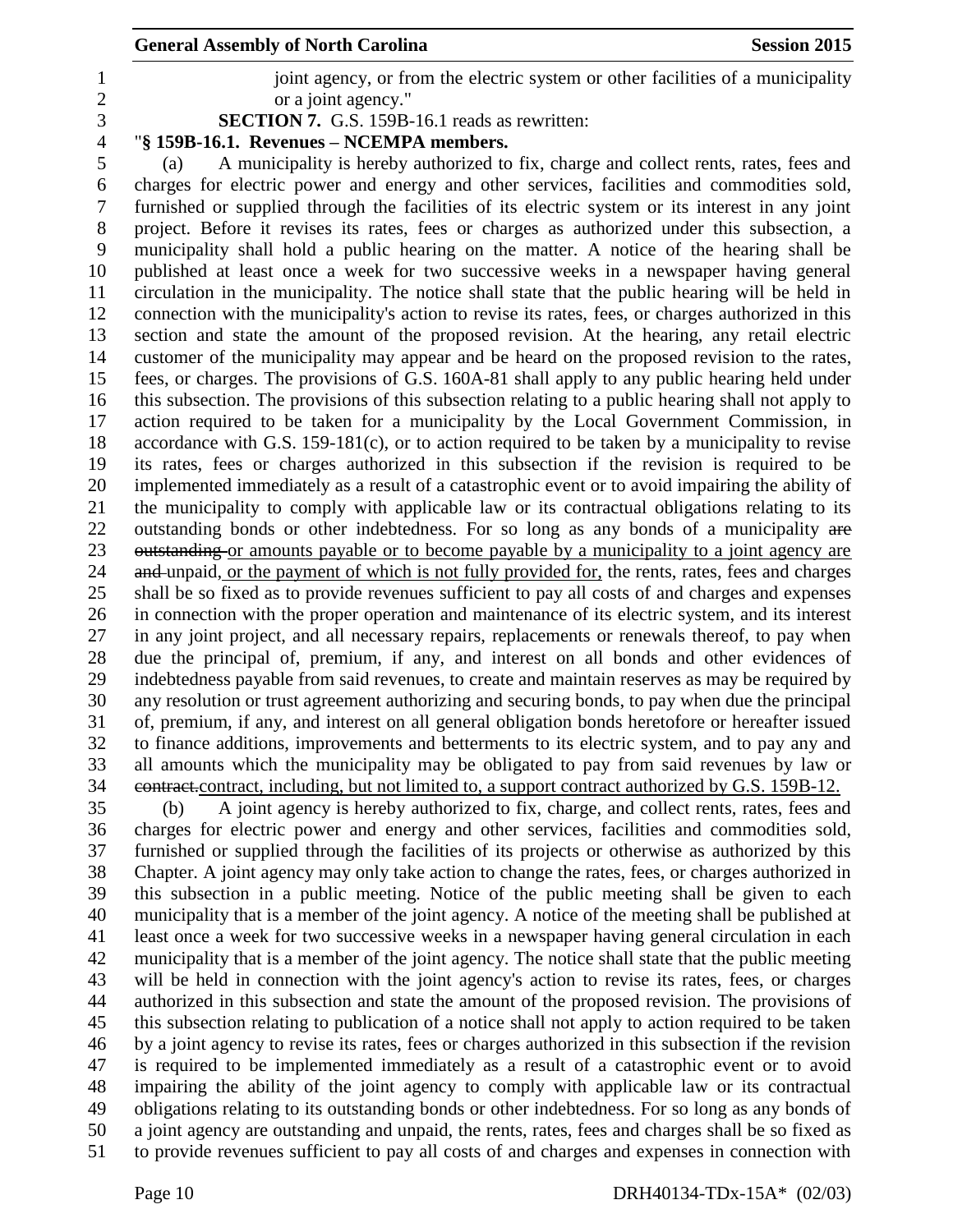the proper operation and maintenance of its projects, and all necessary repairs, replacements or renewals thereof, to pay when due the principal of, premium, if any, and interest on all bonds and other evidences of indebtedness payable from said revenues, to create and maintain reserves as may be required by any resolution or trust agreement authorizing and securing bonds, and to pay any and all amounts which the joint agency may be obligated to pay from said revenues by law or contract.

 (c) Any pledge of revenues, securities securities, payments derived by support contracts authorized by G.S. 159B-12, or other moneys made by a municipality, joint agency or joint municipal assistance agency pursuant to this Chapter shall be valid and binding from the date the pledge is made. The revenues, securities, support contract payments, and other moneys so pledged and then held or thereafter received by the municipality, joint agency or joint municipal assistance agency or any fiduciary or other depository shall immediately be subject to the lien of the pledge without any physical delivery thereof or further act, and the lien of the pledge shall be valid and binding as against all parties having claims of any kind in tort, contract, or otherwise against the municipality, joint agency or joint municipal assistance agency without regard to whether such parties have notice thereof. The resolution or trust agreement or any financing statement, continuation statement or other instrument by which a pledge of revenues, securities or other moneys is created need not be filed or recorded in any manner.

 (d) This section applies only to all rates, fees, or charges for electric service provided by the North Carolina Eastern Municipal Power Agency (NCEMPA) or a member city or town of the NCEMPA on or after October 1, 2012. The following cities and towns are members of the North Carolina Eastern Municipal Power Agency: Apex, Ayden, Belhaven, Benson, Clayton, Edenton, Elizabeth City, Farmville, Fremont, Greenville, Hamilton, Hertford, Hobgood, Hookerton, Kinston, LaGrange, Laurinburg, Louisburg, Lumberton, New Bern, Pikeville, Red Springs, Robersonville, Rocky Mount, Scotland Neck, Selma, Smithfield, Southport, Tarboro, Wake Forest, Washington, and Wilson."

- 
- 

**SECTION 8.** G.S. 159B-17 reads as rewritten:

## "**§ 159B-17. Revenues – other municipalities.**

 (a) A municipality is hereby authorized to fix, charge and collect rents, rates, fees and charges for electric power and energy and other services, facilities and commodities sold, furnished or supplied through the facilities of its electric system or its interest in any joint project. For so long as any bonds of a municipality or amounts payable or to become payable to 34 a joint agency are outstanding andare unpaid, or the payments of which is not fully provided for, the rents, rates, fees and charges shall be so fixed as to provide revenues sufficient to pay all costs of and charges and expenses in connection with the proper operation and maintenance of its electric system, and its interest in any joint project, and all necessary repairs, replacements or renewals thereof, to pay when due the principal of, premium, if any, and interest on all bonds and other evidences of indebtedness payable from said revenues, to create and maintain reserves as may be required by any resolution or trust agreement authorizing and securing bonds, to pay when due the principal of, premium, if any, and interest on all general obligation bonds heretofore or hereafter issued to finance additions, improvements and betterments to its electric system, and to pay any and all amounts which the municipality may 44 be obligated to pay from said revenues by law or contract. contract, including, but not limited to, a support contract authorized by G.S. 159B-12.

 (b) A joint agency is hereby authorized to fix, charge, and collect rents, rates, fees and charges for electric power and energy and other services, facilities and commodities sold, furnished or supplied through the facilities of its projects or otherwise as authorized by this Chapter. For so long as any bonds of a joint agency are outstanding and unpaid, the rents, rates, fees and charges shall be so fixed as to provide revenues sufficient to pay all costs of and charges and expenses in connection with the proper operation and maintenance of its projects,